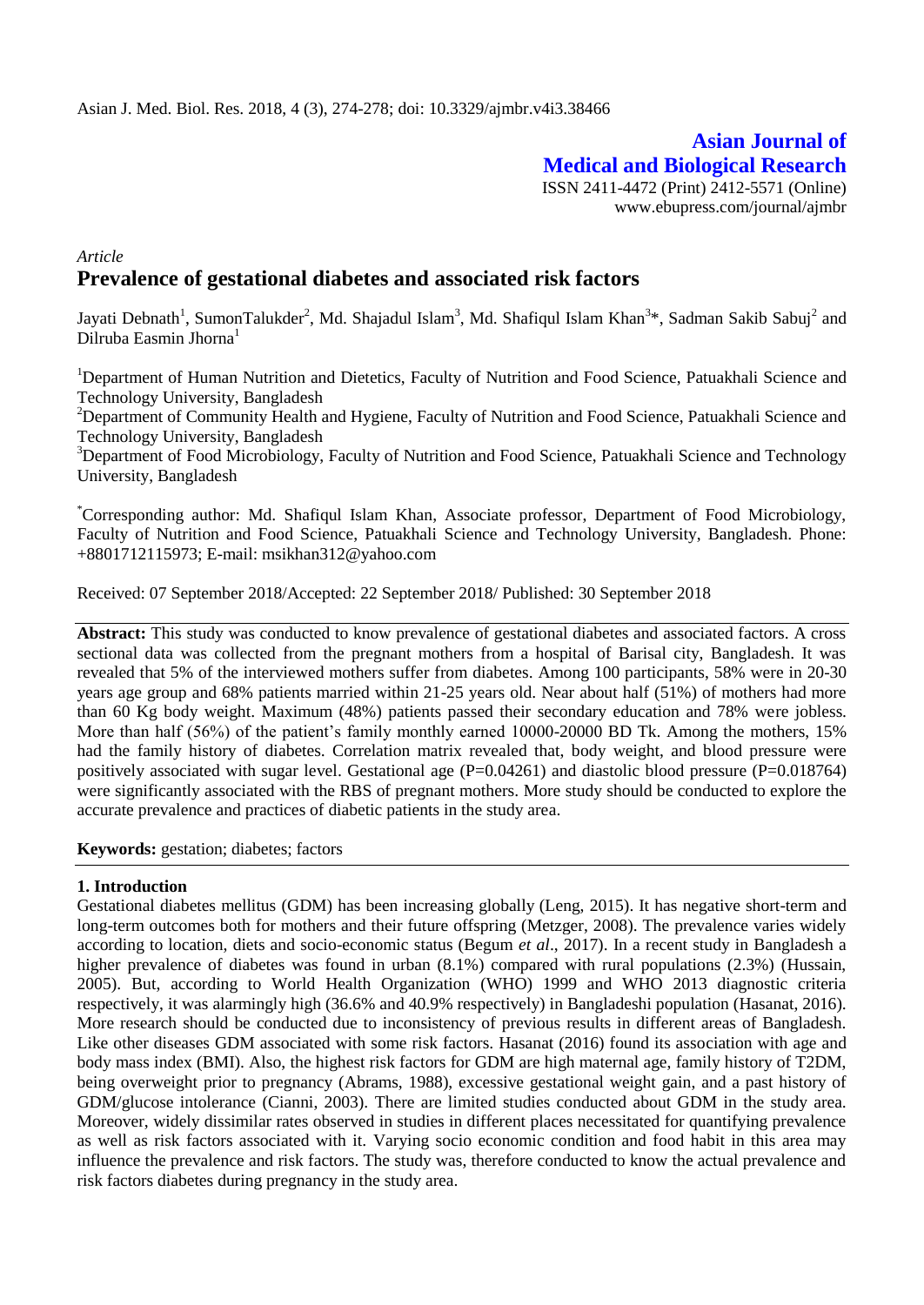## **2. Materials and Methods**

#### **2.1. Study design**

We conducted the study among the mothers came for antenatal care at St's Annes Medical Center in Barisal city, Barisal. We collected a cross sectional data from July 2017 to December 2017 to know prevalence of gestational diabetes. We also assessed the associated factors related to diabetes in the study area. We considered all those mothers who were pregnant at our study time. We enrolled total 100 persons who met our case definition. We used a pre- structured questionnaire to collect data. We also measured the Random Blood Sugar (RBS) and weight of patients. We interviewed patients directly for collecting data. We obtained written consent from the study participants to participate in this study.

## **2.2. Measurement of BMI and RBS**

We measured Height with a portable Harpendenstadiometer (Holtain Ltd, London, UK). We recorded parameters while the participant stood, without shoes, on a horizontal flat plate attached to the base of the stadiometer with heels together and fully stretched upward with the head in the Frankfurt plane as described by Kitange (1994). BMI was calculated using the formula weight/height<sup>2</sup>. It was categorized according per Yazdani (2012): underweight (< 20 kg/m<sup>2</sup>), normal (20–24.9 kg/m<sup>2</sup>), and overweight ( $\geq$  25 kg/m<sup>2</sup>). We analyzed RBS with Glucolidder, China and categorized as diabetic patient who had greater than 7.8 mmole/L RBS according to Dutta (2009).

## **2.3. Ethics approval**

The research was conducted in accordance with the declaration of Helsinki. Written consent was obtained from the participants before collecting data. Participants were informed of their rights to withdraw from the study at any stage.

## **2.4. Statistical analysis**

We performed descriptive analysis to summarize the demographic characteristics of studied participants and their socioeconomic factors. Correlation matrix was done to know the association of GDM outcome with other dependent variables. We used SPSS version 16 to analyze the data and considered 5% level of significance.

#### **3. Results**

Table 1 represents the demographic characteristic of gestational diabetic patients. Among 100 participants, maximum 58% were in 20-30 years age group and around 40% were more than 30 years old. Highest parts of mothers (68%) married within 21-25 years old. More than 50% mothers had over 60 kg body weight. 88% patients followed Muslim religion and 12% patients followed Hindu religion. Maximum (48%) patients passed their secondary education. Only 22% patients had employment where 78% were jobless. More than half (56%) of the patient's family income was 10000-20000 BD Tk. Patients with family history of diabetes were 15%.

| Parameter                  | Category         | <b>Frequency</b> | Percentage |
|----------------------------|------------------|------------------|------------|
| Age                        | $<$ 20           | 3                | 3%         |
|                            | $20 - 30$        | 58               | 58%        |
|                            | >31              | 39               | 39%        |
| Age of marry               | $16 - 20$        | 10               | 10%        |
|                            | $21 - 25$        | 68               | 68%        |
|                            | $26 - 30$        | 22               | 22%        |
| Body weight                | $<$ 50           | 15               | 15%        |
|                            | 50-60            | 34               | 34%        |
|                            | >60              | 51               | 51%        |
| Religion                   | Muslim           | 88               | 88%        |
|                            | Hindu            | 12               | 12%        |
| Education                  | Illiterate       | 7                | 7%         |
|                            | Primary          | 10               | 10%        |
|                            | Secondary        | 48               | 48%        |
|                            | Higher and Above | 35               | 35%        |
| Employment status          | Yes              | 22               | 22%        |
|                            | No               | 78               | 78%        |
| Family income              | $<$ 10000        | 15               | 15%        |
|                            | 10000-20000      | 56               | 56%        |
|                            | 21000-30000      | 22               | 22%        |
|                            | >30000           | 7                | 7%         |
| Family history of diabetes | Yes              | 15               | 15%        |
|                            | No               | 85               | 85%        |

| Table 1. Demographic characteristic of gestational diabetic patient. |  |  |
|----------------------------------------------------------------------|--|--|
|----------------------------------------------------------------------|--|--|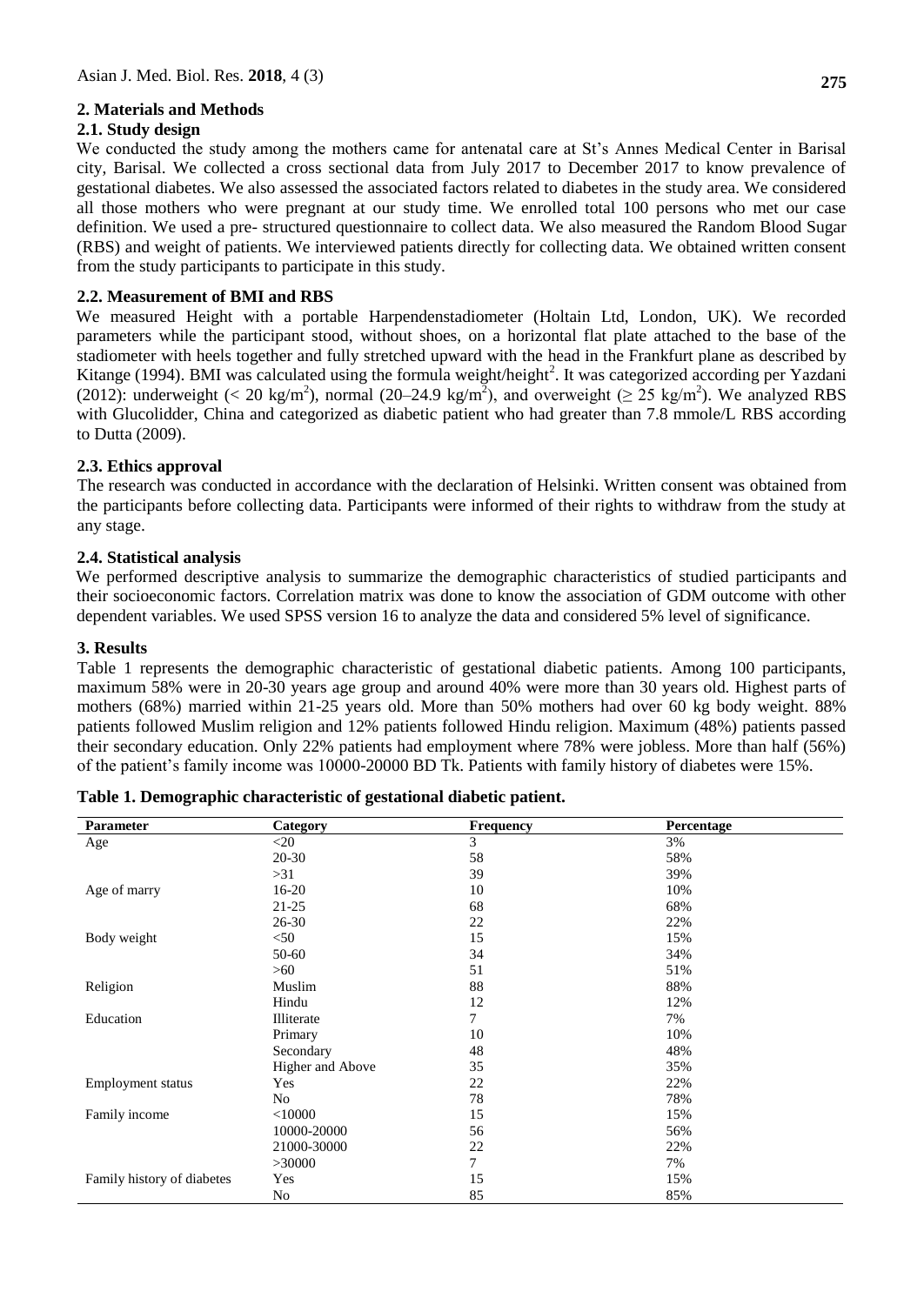| <b>Parameter</b>      | Category       | <b>Frequency</b> | Percentage |
|-----------------------|----------------|------------------|------------|
| Body Mass Index (BMI) | < 18.5         | 2                | 2%         |
|                       | $18.5 - 24.9$  | 58               | 58%        |
|                       | $25 - 29.9$    | 36               | 36%        |
|                       | >30            | 4                | 4%         |
| Level of sugar        | $>7.8$ mmol/L  | 5                | 5%         |
|                       | 4.4-7.8 mmol/L | 73               | 73%        |
|                       | $<$ 4.4 mmol/L | 22               | 22%        |
| Gestational age       | 13-26          | 35               | 35%        |
|                       | 27-40          | 65               | 65%        |
| Hemoglobin            | <10.9          | 48               | 48%        |
|                       | $\geq$ 11      | 51               | 51%        |
| BP (sysytolic)        | $\leq 120$     | 92               | 92%        |
|                       | $\geq$ 120     | 8                | 8%         |
| BP (Diastolic)        | $\leq 80$      | 98               | 98%        |
|                       | $\geq 80$      | 2                | 2%         |

**Table 2. Physiological characteristic of gestational diabetic patient.**

**Table 3. Correlation between diabetes other variables.**

|                    | <b>Correlation coefficient</b> | P value      |  |
|--------------------|--------------------------------|--------------|--|
| Age                | $-0.03547$                     | 0.726076     |  |
| B W                | 0.209405                       | 0.056531     |  |
| Systolic pressure  | 0.019185                       | 0.849739     |  |
| Diastolic Pressure | 0.234676                       | $0.018764**$ |  |
| Gestational age    | 0.05685                        | $0.04261**$  |  |
| Hb                 | 0.195109                       | 0.052954     |  |

\*\*5% level of significance.

Table 2 represents physiological characteristic of gestational diabetic patient. Maximum patients (58%) had normal BMI with range 18.5 - 24.9 and only 2% had the BMI < 18.5. Only 5% patients had random blood sugar more than 7.8 mmol/l where about three fourth (73%) of the patients had normal random blood sugar level. About two third (65%) of women were in third trimester. Almost half (48%) of the mothers were anemic. More than 90% diabetic patients had normal blood pressure.

Table 3 represents correlation between diabetes and other variables. Body weight, Hb and blood pressure were positively associated with sugar level. Age of mothers was inversely associated with level of sugar. Gestational age ( $P = 0.04261$ ) and diastolic blood pressure ( $P = 0.018764$ ) were significantly associated with the RBS of pregnant mothers.

#### **4. Discussion**

Present study was to find out the prevalence of GDM and its risk factors. In this study we found that the prevalence of diabetic patients was 5%. Almost similar result found in Iran (4.8%) and Turkmenistan (6.3%) (Gundogan *et al*., 2013). Another study by Zargar *et al*. (2004) reported the overall prevalence of GDM was lower (3.8%) in Kashmir, India. On the contrary, it was a bit higher 6.94% in Jummu, 7.1% in Haryana, 7.3% in Maharastra, 6.8% in Tehran and 8.3% in Rwanda (Wahi *et al*., 2011; Rajput *et al*., 2013; Begum *et al*., 2017; Garshasbi *et al*., 2008; Niyibizi *et al*., 2016). In Bangladesh, the prevalence of GDM was found 9.7% (Jesmin *et al*., 2014). The variation in the prevalence of GDM could be due to local, cultural context and other factors as ethnicity, education and anthropometry of mothers (Wahi *et al*., 2011 and Rajput *et al*., 2014). In present study, 58% of GDM women were age ranged from 20-30 years old. Gracelyn and Saranya (2016) found similar 62.71% women with GDM were 26-30 years. Sreekanthan *et al*. (2014) found 75% of GDM women were above 25 years of age. Kalyani *et al*. (2014) found 56% of GDM females were more than 25 years of age. Kalra *et al*. (2013) reported pregnant women below 25 years of age are less prone to develop GDM. Significant relationship was noted between age and GDM. It may be due to increasing educational level and working opportunities. We found diabetic patients 20% and 80% in second and third trimester respectively. GDM generally develops during the second and third trimester of the pregnancy, because insulin resistance and diabetogenic effect of pregnancy hormones will be maximum in this period (Gracelyn and Saranya, 2016). In this research diastolic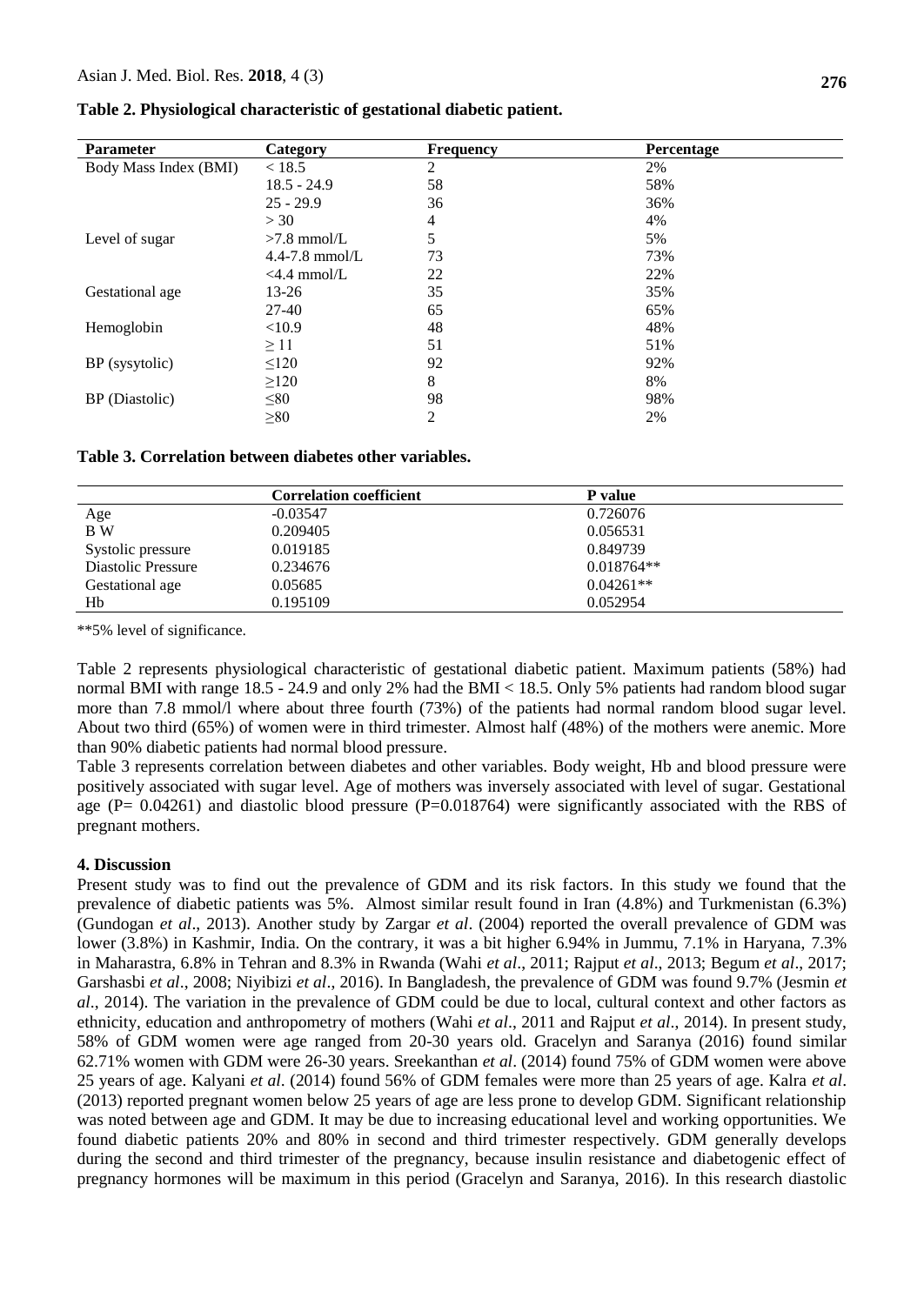blood pressure was significantly associated with gestational diabetics. Vembergre *et al*. (2002) noted that

pregnancy-induced hypertension appears to be linked to the level of glucose intolerance during pregnancy. Women with hypertension had a twofold increased risk of GDM compared with women with normal BP. Gonsalves *et al*. (2005) had also mentioned that women with gestational hyperglycemia and GDM have higher risk of hypertension.

## **5. Conclusions**

The prevalence of diabetes has been rising worldwide, which adversely affects maternal and fetal outcomes. In this study gestational diabetes was associated with gestational age and diastolic blood pressure. Late pregnancy should be paid more attention to reduce the ill effects of GDM on mother and future child. Because, insulin resistance became maximum in this period. Blood pressure of pregnant mother should be monitored regularly as it is associated with increased prevalence of diabetes. Pregnancy-induced hypertension together with hyperglycemia may lead to bad consequences both mother and child.

## **Conflict of interest**

None to declare.

## **References**

- Abrams B and J Parker, 1988. Overweight and pregnancy complications. International Journal of Obesity, 12: 293–303.
- Begum P, DR Shaha and KM Walid, 2017. Gestational diabetes mellitus and associated risk factors in patients attending diabetic association medical college hospital in Faridpur. J. Enam Med. Col., 7: 126−133.
- Cianni G, L Volpe, C Lencioni, R Miccoli, I Cuccuru, A Ghio, K Chatziagnostou, P Botone, G Teti, PS Del and L Benzi, 2003. Prevalence and risk factors for gestational diabetes assessed by universal screening. Diabetes Research and Clinical Practice, 62: 131–137.
- Dutta DC, 2009. Text book of obstetrics.  $5<sup>th</sup>$  Ed. Jay pee brothers medical publishers; Hiralalkonar. India. pp. 281.
- Garshasbi A, S Faghihzadeh, MM Naghizadeh and M Ghavam, 2008. Prevalence and risk factors for gestational diabetes mellitus in Tehran. Journal of Family and Reproductive Health, 2: 75-80.
- Gonsalves LC, MR Silva, AJC Pera, LV de Silveria, CR Padovani and WP de Pimenta, 2005. Hypertension after gestational hyperglycaemia. Arq. Bras. Endocrinol. Metabol., 49: 265-70.
- Gracelyn LJ and N Saranya, 2016. Prevalence of gestational diabetes mellitus in antenatal women and its associated risk factors. Int. J. Reprod. Contracept. Obstet. Gynecol., 5: 285-91.
- Gundogan K, F Bayram, V Gedik, C Erem, C Arsalan and A Hachihasanoglu, 2013. Metabolic syndrome prevalence according to ATP III and IDF criteria and related factors in Turkish adults. Arch. Med. Sci., 9: 243−253.
- Hasanat MA, 2016. Gestational diabetes mellitus- experience in BSMMU, Bangladesh. J Diabetes Metab., 7: 8 (Suppl).
- Hussain A, MA Rahim, A Khan, SM Ali and S Vaaler, 2005. Type 2 diabetes in rural and urban population: diverse prevalence and associated risk factors in Bangladesh. Diabet. Med., 22: 931-936.
- Jesmin S, S Akter, H Akashi, A Al-Mamun, MA Rahman, MM Islam, 2014. Screening for gestational diabetes mellitus and its prevalence in Bangladesh. Diabetes Research and Clinical Practice, 103: 57–62.
- Kalra P, CP Kachhwaha and HV Singh, 2013. Prevalence of gestational diabetes mellitus and its outcome in western Rajasthan. Indian J. Endocr. Metab., 17: 677-80.
- Kalyani KR, S Jajoo, C Hariharan and S Samal, 2014. Prevalence of gestational diabetes mellitus, its associated risk factors and pregnancy outcomes at a rural setup in Central India. Int. J. Reprod. Contracept. Obstet. Gynecol., 3: 219-224.
- Kitange D, 1994. Adolescent health and nutrition. In: Proceedings of the National Maternal Nutrition Workshop; Mbagala, Dar es Salaam, Tanzania; January 11–15, 1993. Dar es Salaam: TFNC., pp. 145.
- Leng J, P Shao, C Zhang, HTian, F Zhang and S Zhang, 2015. Prevalence of gestational diabetes mellitus and its risk factors in Chinese pregnant women: a prospective population-based study in Tianjin, China. PLoS ONE, 10: e0121029.
- Metzger BE, LP Lowe, AR Dyer, ER Trimble, U Chaovarindr and DR Coustan, 2008. Hyperglycemia and adverse pregnancy outcomes. N. Engl. J. Med., 358: 1991–2002.